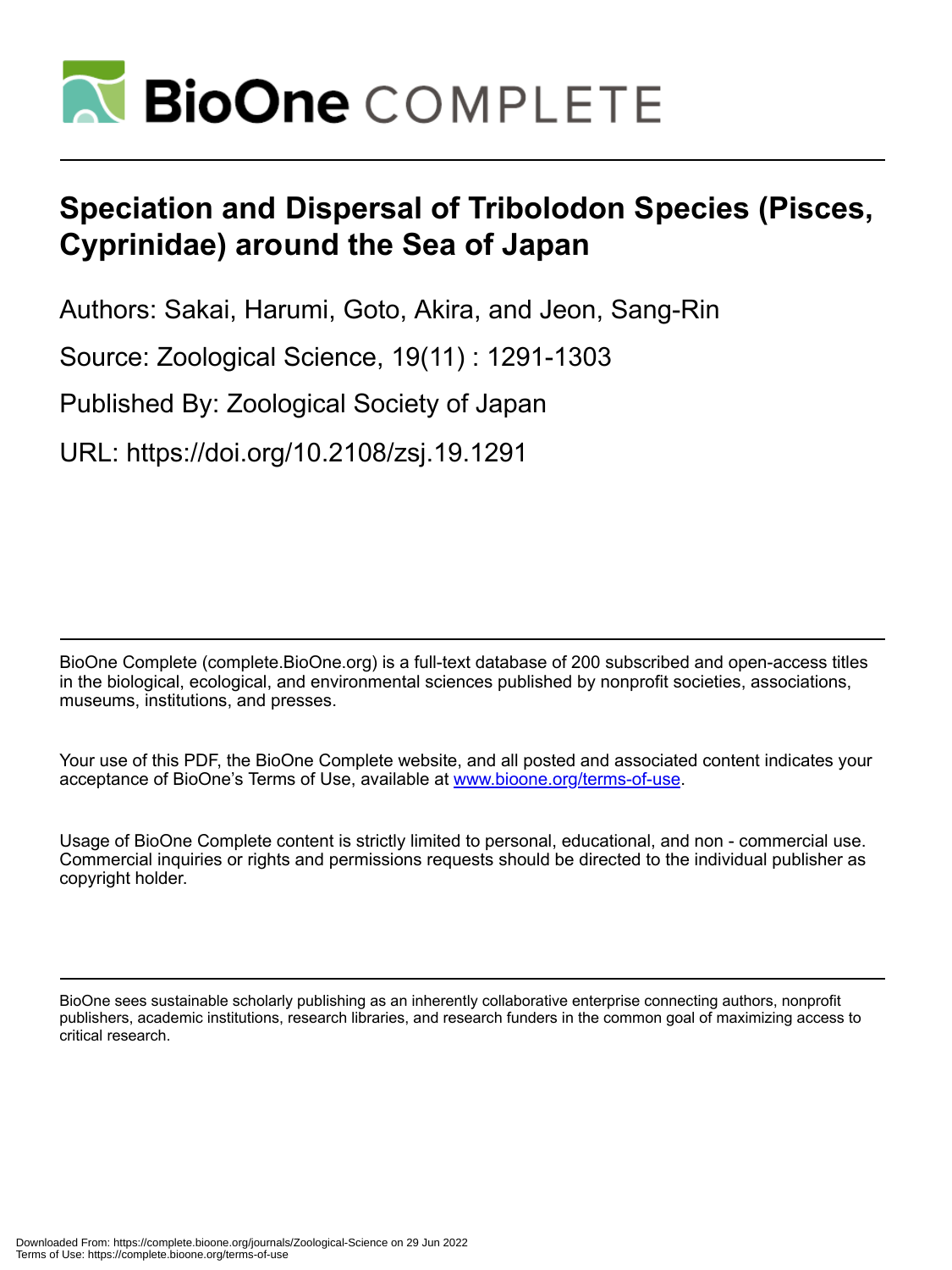# **Speciation and Dispersal of** *Tribolodon* **Species (Pisces, Cyprinidae) around the Sea of Japan**

Harumi Sakai<sup>1\*</sup>, Akira Goto<sup>2</sup> and Sang-Rin Jeon<sup>3</sup>

1 *Department of Applied Aquabiology, National Fisheries University, Shimonoseki, Yamaguchi 759-6595, Japan* 2 *Division of Marine Biosciences, Graduate School of Fisheries Sciences, Hokkaido University, Hakodate, Hokkaido 041-8611, Japan* 3 *Professor Emeritus, Sang-Myung University, Chongno-gu, Seoul 110-743, Korea*

**ABSTRACT**—Gene products of 22 protein coding loci from 29 populations of a uniquely sea-going cyprinid genus *Tribolodon*, *T. hakonensis* (anadromous and/or river-resident), *T. brandtii* (anadromous), *T. ezoe* (freshwater) and *T. nakamurai* (freshwater), were analyzed in order to infer the genetic divergence and dispersal of *Tribolodon* species around the Sea of Japan. According to the genetic distance, *T. brandtii* is located near the center between *T. hakonensis* and *T. ezoe-T. nakamurai* cluster. The outgroup root (*Pseudaspius leptocephalus, Rhynchocypris lagowskii* and *Leuciscus waleckii*) is attached between *T. hakonensis-T. brandtii* and the *T. ezoe-T. nakamurai* clusters. The origin of the genus *Tribolodon* and its salinity tolerance may date back to the Miocene Sea-of-Japan Lake and the Pliocene Paleo-Sea-of-Japan, respectively, as judged from the divergence time between *Tribolodon* and the outgroups. The genetic relationships and distribution pattern of *Tribolodon* species suggest they speciated on the Sakhalin-Japan side, and the continental populations of *T. hakonensis* and *T. brandtii* originated from anadromous colonizers. A new faunal element of Japanese freshwater fishes, the Sakhalin-Japan sub-element, is proposed for *Tribolodon* and some other fishes.

**Key words**: allozyme, anadromy, dace, genetic divergence, biogeography

#### **INTRODUCTION**

Fishes have currently the highest species diversity among vertebrates (about 30000 species), suggesting that they have experienced the most frequent speciation events (Nelson, 1994). Freshwater fishes such as cyprinids, cobitids and bagrids are among the ideal animal groups for research on speciation, because of the restricted gene flow between geographically isolated populations, which facilitates the evolution of reproductive isolation. The areas abutting the Sea of Japan have been thought to form one of such speciation center for freshwater as well as marine fishes throughout the Tertiary to Quaternary (e.g. Lindberg, 1972; Nishimura, 1974; Nakajima, 1986, 1987).

The Far Eastern daces, *Tribolodon*, comprise a unique group in the large family Cyprinidae not only because of their variation in life-history type from freshwater to anadromous mode of life, but also because of their geographic

\* Corresponding author: Tel. +81-832-86-5111; FAX. +81-832-86-7435. E-mail: sakaih@fish-u.ac.jp restriction to areas around the Sea of Japan (Nakamura, 1969; Nishimura, 1974). Therefore, the derivation of the genus, especially its anadromy, is thought to have involved the history of the Sea of Japan (Nishimura, 1974).

*Tribolodon* includes four species, "Ugui" *T. hakonensis* (Günter), "Maruta" *T. brandtii* (Dybowsky), "Ezo-ugui" *T. ezoe* Okada and Ikeda and "Ukekuchi-ugui" *T. nakamurai* Doi and Shinzawa. *Tribolodon hakonensis* populations exhibit freshwater as well as anadromous modes of life, *T. brandtii* has an anadromous life history, *T. ezoe* lives entirely freshwater life, and *T. nakamurai* probably has a freshwater life history (Nakamura, 1969; Kurawaka, 1977; Sakai, 1995).

*Tribolodon hakonensis* is the most widely distributed species, covering nearly the entire *Tribolodon* range around the Sea of Japan, but the freshwater form scarcely occurs in the continental side (Uchida, 1939). On the other hand, *T. brandtii* is absent from the southern half of Japan, and *T. ezoe* is restricted to the northern half of the Sakhalin-Japan part of the range. *Tribolodon nakamurai* is restricted to a narrow part of the southernmost area of the Tohoku District,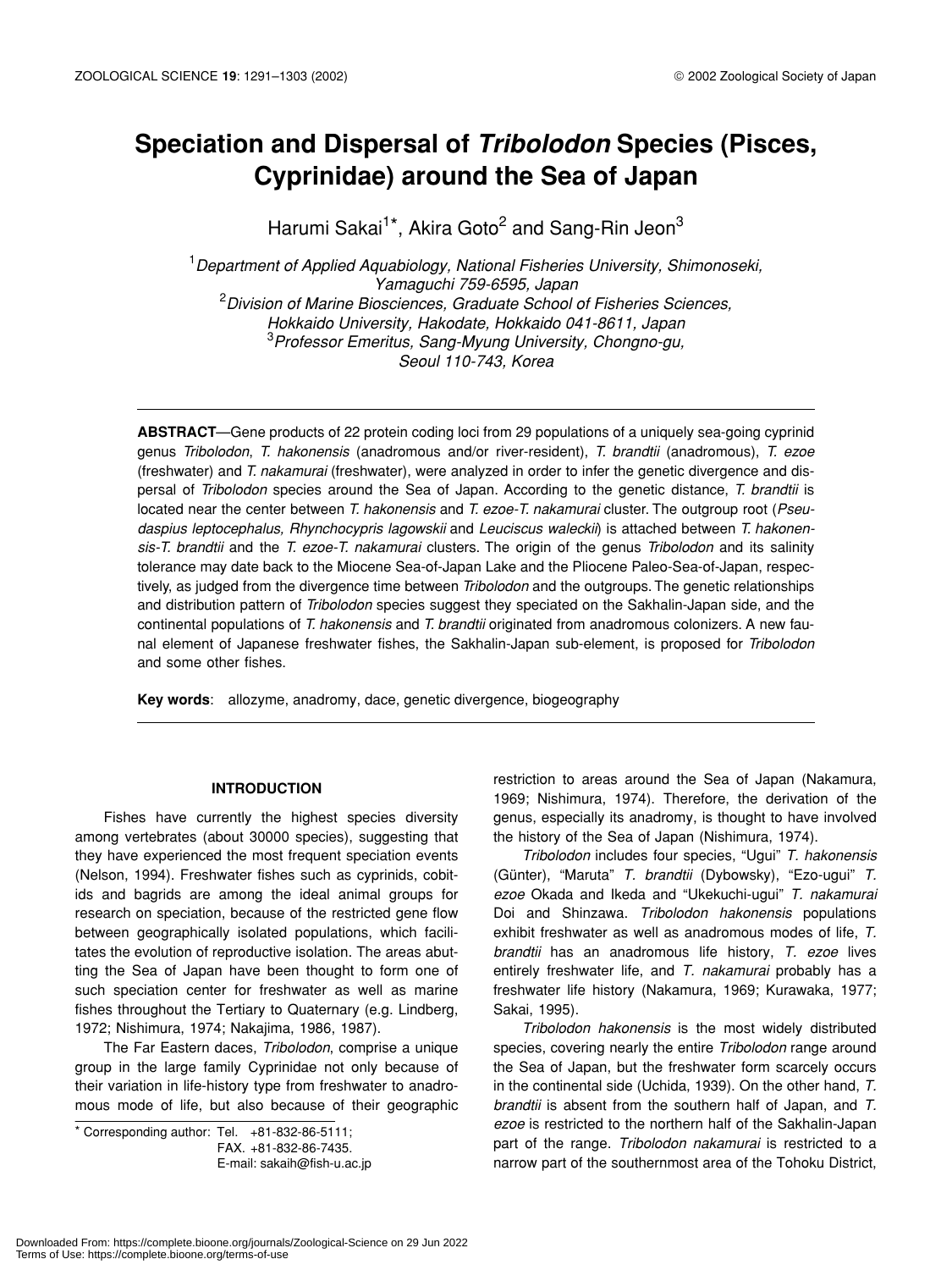Honshu Island, Japan, and it is syntopic with all three other species (Nakamura, 1969; Kurawaka, 1977; Sakai, 1995).

Due to the above context, it is very interesting and rewarding to probe into the process of their speciation involving an acquisition of anadromy. Hanzawa and Taniguchi (1982) and Sakai (1995) analyzed allozymes of the four species electrophoretically and suggested closer genetic relationships among the three of the species to the exclusion of *T. hakonensis*. However, their samples were obtained from restricted localities in Japan and no outgroup comparison was made in their analysis. Kartavtsev et al. (2001) compared allozymes between *Tribolodon* and two allied genera, but still surveyed only a small number of populations. Therefore, the results unsatisfactorily address the *Tribolodon* divergence and/or speciation problem.

In the present study, the allozyme genetic relationships of the four species of *Tribolodon*, with some outgroups, were studied based on populations from nearly the entire range, including Sakhalin, the Russian Maritime Territory, the Korean Peninsula and Japan, and derivation and speciation



**Fig. 1.** Sampling localities of *Tribolodon hakonensis* (closed ciecle), *T. brandtii* (open circle), *T. ezoe* (closed triangle), *T. nakamurai* (open triangle), *Pseudaspius leptocephalus* (star), *Rhynchocypris lagowskii* (closed square) and *Leuciscus waleckii* (open circle). Population numbers and other detailed sampling data are shown in Table 1.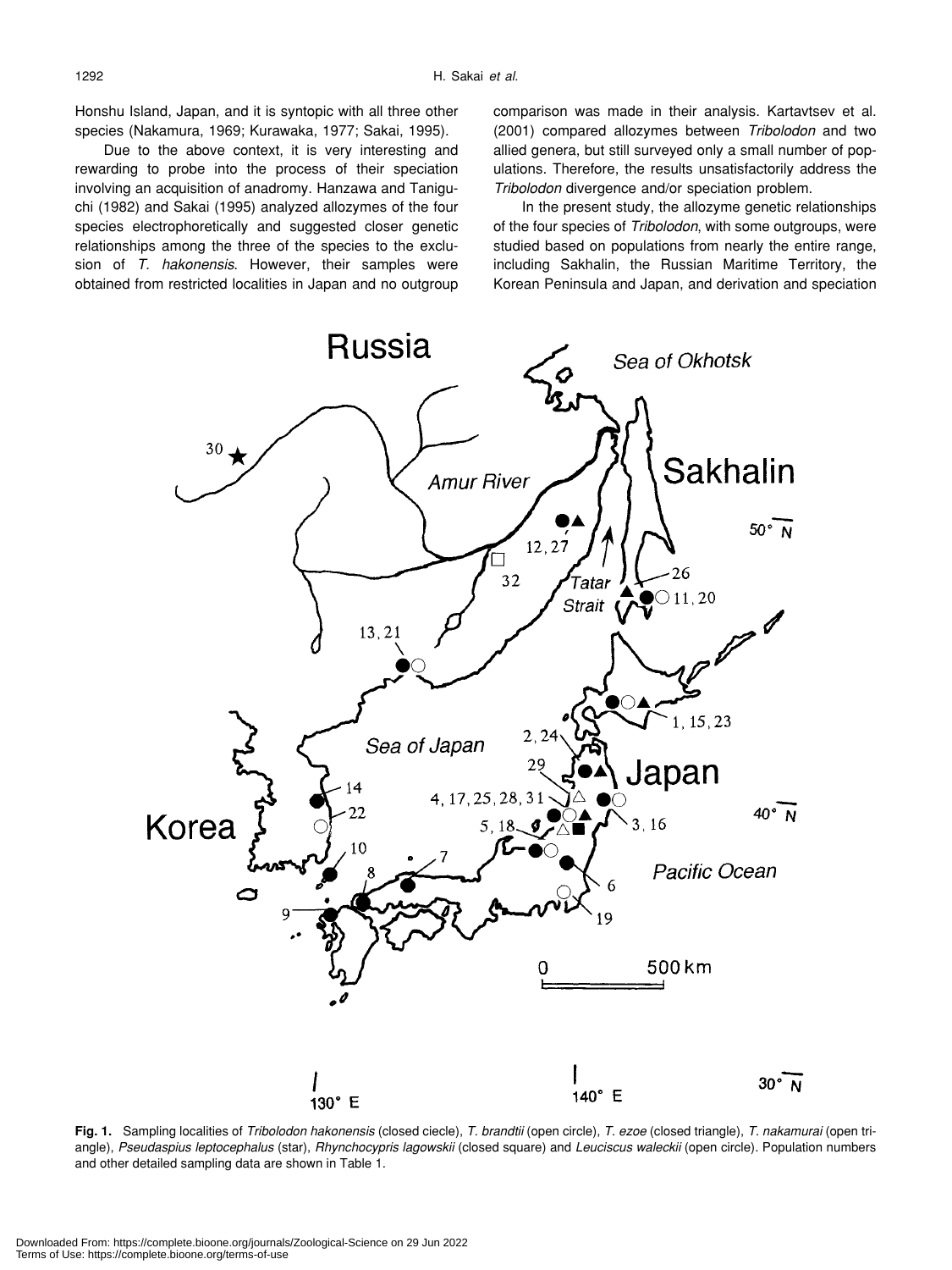# **MATERIALS AND METHODS**

A total of 638 individuals from 29 populations of *Tribolodon* were surveyed by allozyme analysis (Fig. 1, Table 1). Two individuals of "Manshu-uo" *Pseudaspius leptocephalus*, 12 individuals of "Abura-haya" *Rhynchocypris lagowskii* and 5 individuals of "Kitanougui" *Leuciscus waleckii* were also examined for outgroup comparison in cluster analysis, because the pharyngeal teeth morphology of Amurian *Pseudaspius* has been suggested to be similar to that of *Tribolodon* (Tomoda, 1984, 1998), Far Eastern *Rhynchocypris* has been determined morphologically to be a sister genus of *Tribol-*

**Table 1.** Twenty-nine *Tribolodon* populations, and *Pseudaspius leptocephalus*, *Rhynchocypris lagowskii* and *Leuciscus waleckii* populations sueveyed

| Population       | Locality                                     | Date        | No. specimen |
|------------------|----------------------------------------------|-------------|--------------|
| T. hakonensis    |                                              |             |              |
| 1. Hokkaido      | Mu River, Hokkaido, Japan                    | 1991 Autumn | 33           |
| 2. Akita         | Yoneshiro River, Akita, Japan                | 1997 Autumn | 40           |
| 3. Iwate         | Sakari River, Iwate, Japan                   | 1996 Winter | 11           |
| 4. Yamagata      | Mogami River, Yamagata, Japan                | 1997 Autumn | 30           |
| 5. Niigata       | Shinano River, Niigata, Japan                | 1996 Spring | 33           |
| 6. Tochigi       | Tone River, Tochigi, Japan                   | 1996 Summer | 4            |
| 7. Shimane       | Kando River, Shimane, Japan                  | 1995 Autumn | 7            |
| 8. Yamaguchi     | Awano Harbor, Yamaguchi, Japan               | 1998 Summer | 17           |
| 9. Saga          | Matsuura River, Saga, Japan                  | 2000 Spring | 22           |
| 10. Tsushima     | Sago River, Tsushima Island, Nagasaki, Japan | 1999 Spring | 30           |
| 11. Sakhalin     | Busse Lagoon, Sakhalin, Russia               | 1994 Aurumn | 28           |
| 12. Tumnin       | Tumnin River, Tuluchi, Russia                | 1998 Summer | 9            |
| 13. Vladyvostok  | Peter the Great Bay, Vladyvostok, Russia     | 1995 Autumn | 41           |
| 14. Korea        | Samchokoship River, Korea                    | 1996 Spring | 12           |
| T. brandtii      |                                              |             |              |
| 15. Hokkaido     | Mu River, Hokkaido, Japan                    | 1991 Autumn | 34           |
| 16. Iwate        | Oofunato Bay, Iwate, Japan                   | 1998 Winter | 8            |
| 17. Yamagata     | Mogami River, Yamagata, Japan                | 1997 Autumn | 18           |
| 18. Niigata      | Shinano River, Niigata, Japan                | 1996 Spring | 10           |
| 19. Tokyo        | Tokyo Bay, Tokyo, Japan                      | 1997 Summer | 9            |
| 20. Sakhalin     | Busse Lagoon, Sakhalin, Russia               | 1994 Aurumn | 10           |
| 21. Vladyvostok  | Peter the Great Bay, Vladyvostok, Russia     | 1995 Autumn | 51           |
| 22. Korea        | Songchon River, Korea                        | 1996 Spring | 23           |
| T. ezoe          |                                              |             |              |
| 23. Hokkaido     | Mu River, Hokkaido, Japan                    | 1991 Autumn | 35           |
| 24. Akita        | Yoneshiro River, Akita Japan                 | 1997 Autumn | 33           |
| 25. Yamagata     | Mogami River, Yamagata, Japan                | 1997 Autumn | 19           |
| 26. Sakhalin     | Lyutoga River, Sakhalin, Russia              | 1994 Autumn | 20           |
| 27. Tumnin       | Tumnin River, Tuluchi, Russia                | 1998 Summer | 27           |
| T. nakamurai     |                                              |             |              |
| 28. Yamagata     | Mogami River, Yamagata, Japan                | 1995 Spring | 23           |
| 29. Akita        | Koyoshi River, Akita, Japan                  | 1991 Winter | 1            |
| P. leptocephalus |                                              |             |              |
| 30. Chita        | Amur River, Chita, Russia                    | 2001 Summer | 3            |
| R. lagowskii     |                                              |             |              |
| 31. Yamagata     | Mogami River, Yamagata, Japan                | 1997 Autumn | 12           |
| L. waleckii      |                                              |             |              |
| 32. Khabarovsk   | Amur River, Khabarovsk, Russia               | 1995 Summer | 5            |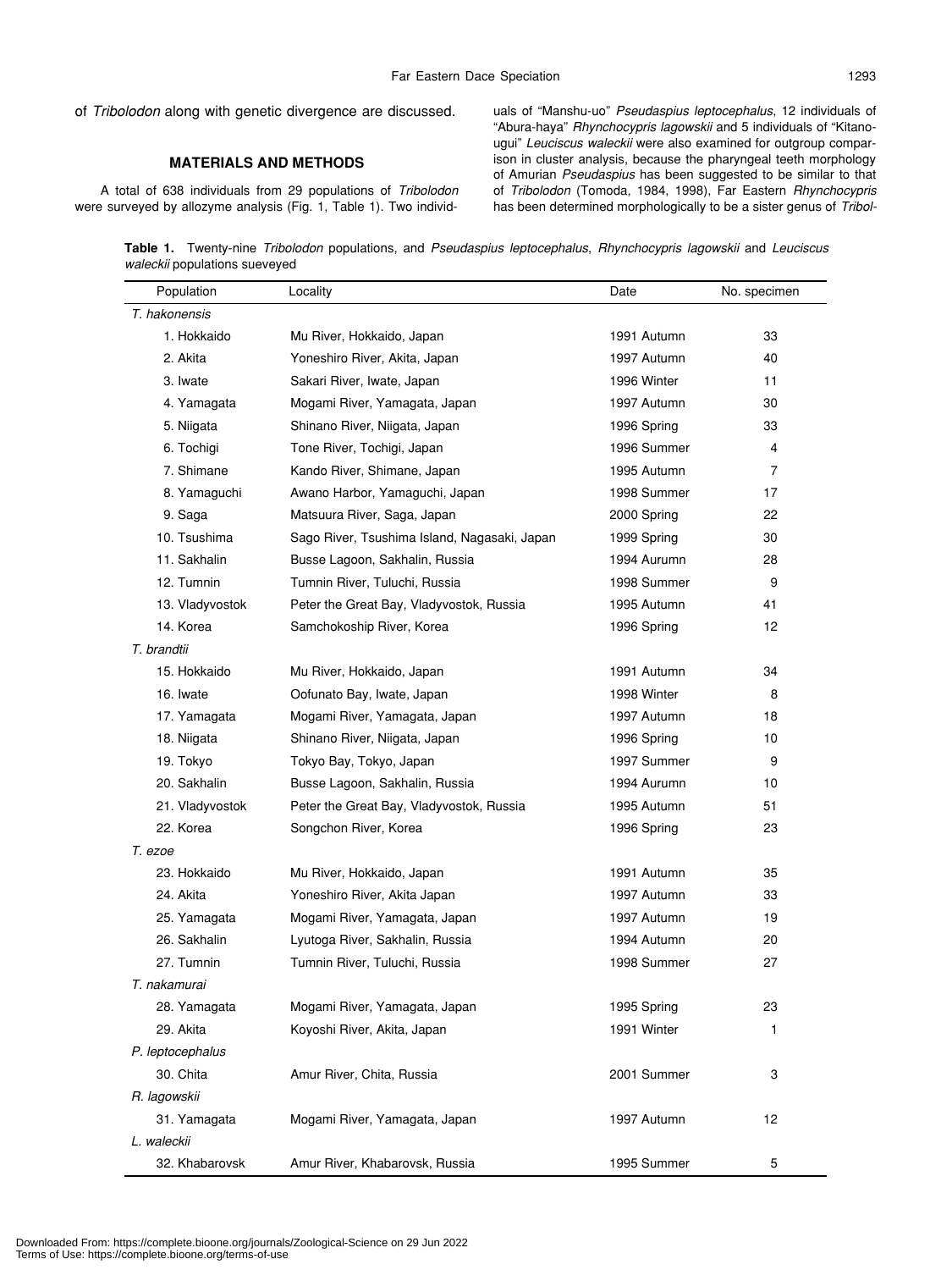*odon*, and Eurasian *Leuciscus* to be an outgroup of the *Tribolodon*-*Rhynchocypris* sister clade (Cavender and Coburn, 1992; Coburn and Cavender, 1992). Among them, *Leuciscus* was set as the outermost-group because it was most distantly related to *Tribolodon* genetically (see the result).

The fish were frozen immediately after collection and stored at –70°C until processed for starch-gel electrophresis (12% gel). The gene products of 22 allozyme or protein coding loci were investigated: aspartate aminotransferase (E.C. 2.6.1.1, *Aat-1*\*, *Aat-2*\*), alchohol dehydrogenase (E.C. 1.1.1, *Adh*\*), fumarate hydratase (E.C. 4.2.1.2, *Fh*\*), glycerol-6-phosphate isomerase (E.C. 5.3.1.9, *Gpi-1*\*, *Gpi-2*\*), L-iditol dehydrogenase (E.C. 1.1.1.14, *Iddh*\*), isocitrate dehydrogenase (E.C. 1.1.1.42, *Idhp-2*\*, *Idhp-3*\*), L-lactate dehydrogenase (E.C. 1.1.1.27, *Ldh-1*\*, *Ldh-2*\*, *Ldh-3*\*), malate dehydrogenase (E.C. 1.1.1.37, *Mdh-1*\*, *Mdh-2*\*, *Mdh-3*\*), phosphogluconate dehydrogenase (E.C. 1.1.1.44, *Pgdh*\*), phosphoglucomutase (E.C. 5.4.2.2, *Pgm*\*), superoxide dismutase (E.C. 1.15.1.1, *Sod*\*), xanthine dehydrogenase (E.C. 1.1.1.204, *Xdh*\*) and general protein (*Prot-2*\*, *Prot-3*\*). Locus and gene nomenclature follows Shaklee *et al*. (1990). The most common allele at a locus of *T. hakonensis* is designated as \**100*, the others being named according to their relative mobility to the allele \**100*.

A neighbor-joining (NJ) dendrogram (Saito and Nei, 1987) based on Nei's (1972) genetic distance (*D*) between pairs of all populations was constructed with 1000 bootstrap replications using the computer package PHYLIP (version 3.57c, Felsenstein, 1995).



**Fig. 2.** Neighbor-joining dendrogram of 29 populations of four *Tribolodon* species based on Nei's (1972) genetic distance with *Pseudaspius leptocephalus*, *Rhynchicypris lagowskii* and *Leuciscus waleckii* as outgroups. Bootstrap values for 1000 replicates are indicated at major nodes. Population numbers are shown in Table 1.

**Table 2.** Number of diagnostic loci (above diagonal) and inter-specific Nei's (1972) genetic distance (mean±SD) (below diagonal) between pairs of *Tribolodon hakonensis, T. brandtii, T. ezoe, T. nakamurai, Pseudaspius leptocephalus, Rhynchocypris lagowskii* and *Leuciscus waleckii*, and intra-specific genetic distance (on diagonal)

|                  | T. h.             | T. b.             | Т. е.             | Т. п.            | P. I.                    | R. I.                    | L. w.                    |
|------------------|-------------------|-------------------|-------------------|------------------|--------------------------|--------------------------|--------------------------|
| T. hakonensis    | $0.028 + 0.028$   | 3                 | 6                 | 6                | ۱1                       | 14                       | 14                       |
| T. brandtii      | $0.236 + 0.035$   | $0.025 + 0.021$   | 3                 | 4                | 10                       | 13                       | 14                       |
| T. ezoe          | $0.464 + 0.045$   | $0.241 \pm 0.028$ | $0.021 \pm 0.011$ | 4                | 6                        | 12                       | 15                       |
| T. nakamurai     | $0.509 + 0.046$   | $0.338 + 0.046$   | $0.296 + 0.034$   | 0.157            | 11                       | 13                       | 15                       |
| P. leptocephalus | $0.774 \pm 0.025$ | $0.561 \pm 0.040$ | $0.450 + 0.018$   | $0.895 + 0.063$  | $\overline{\phantom{0}}$ | 12                       | 17                       |
| R. lagowskii     | 1.006±0.018       | $0.979 + 0.006$   | $0.782 + 0.005$   | $0.087 + 0.029$  | 0.905                    | $\overline{\phantom{0}}$ | 14                       |
| L. waleckii      | $.425 \pm 0.085$  | $.347 \pm 0.069$  | $1.541 \pm 0.041$ | $.446 \pm 0.101$ | 1.285                    | 1.222                    | $\overline{\phantom{0}}$ |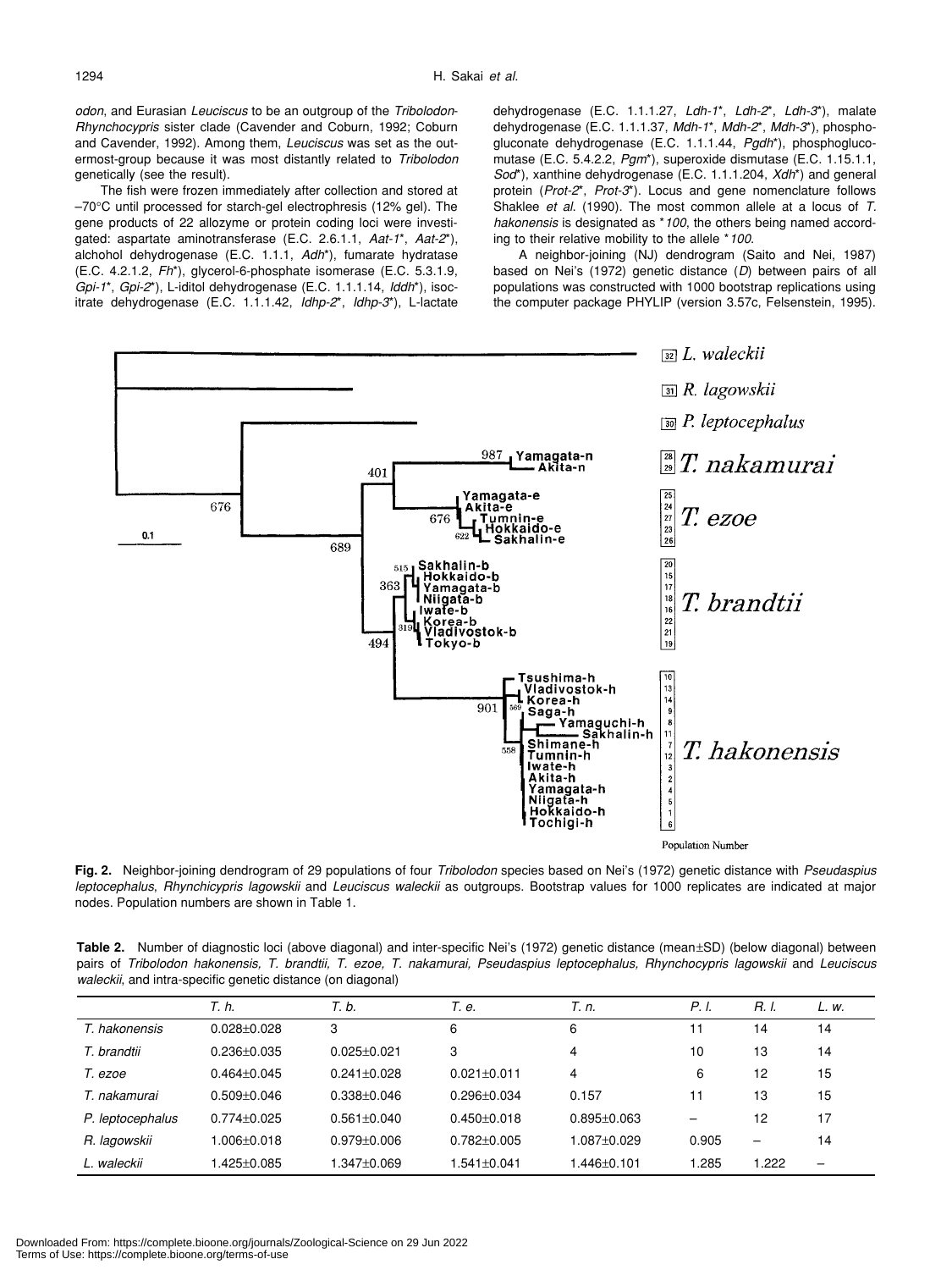Inter- and intra-generic divergence time was calculated with three calibrations; 1*D*=5 million years (Myr) (traditional one; Nei, 1975), 1*D*=12.5 Myr (for Tanganyikan cichlids; Nishida, 1997) and 1*D*=19.3 Myr (for Greek *Leuciscus*, Cyprinidae; Doadrio and Carmona, 1998).

#### **RESULTS**

Allelic frequencies are presented in the Appendix, all populations in all polymorphic loci (most common allele does not exceed 0.95) exhibiting no significant departure from the Hardy-Weinberg expectation.

*Tribolodon hakonensis* (at *Pgm*\* and *Prot-2*\*), *T. ezoe* (at *Ldh-2*\* and *Pgm*\*), and *T. nakamurai* (at *Idhp-2*\*) have their own characteristic alleles. On the other hand, *T. brandtii* has no such diagnostic locus, at least one allele being common to another species at every locus.

Mean *D* with standard deviation and numbers of diagnostic loci between pairs of species are shown in Table 2. The distances between *Tribolodon* species and the outgroups, *P. leptocephalus, R. lagowskii* and *L. waleckii*, are *D*=0.450–0.895 (alleles being displaced at 6–11 loci), 0.782–1.087 (12–14 loci) and 1.347–1.541 (14–15 loci),



**Fig. 3.** Distribution of *Prot-2*\* alleles (\**100,* \**85*) in *Tribolodon hakonensis*. Population numbers are shown in Table 1.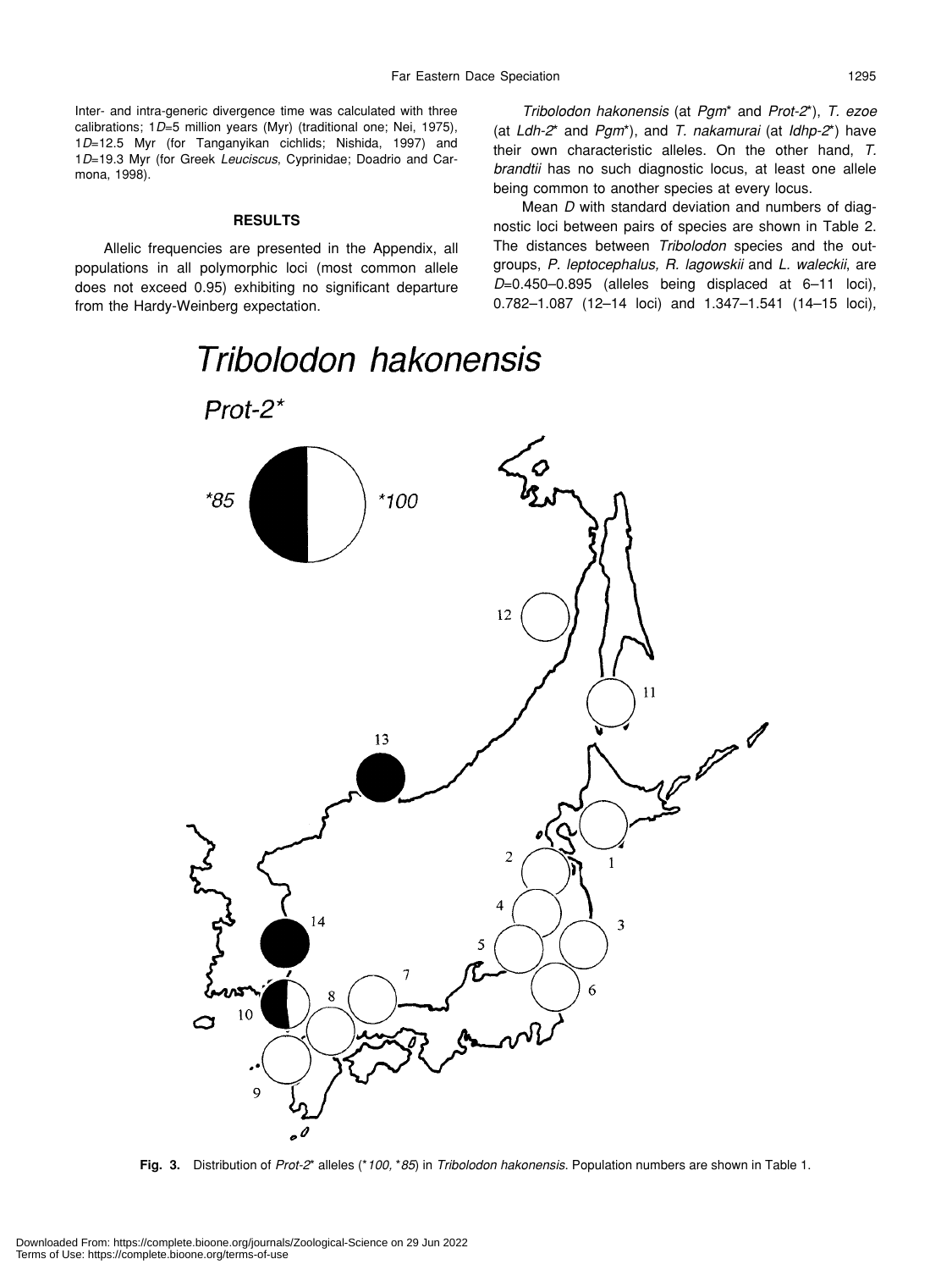respectively. Among *Tribolodon* species, all species other than *T. brandtii* are closely related to *T. brandtii* at similar distances (*D*=0.236–0.338, alleles being displaced at 3–4 loci). *Tribolodon hakonensis* is distantly related to the other species except for *T. brandtii* (*D*=0.464–0.509, alleles being displaced at 6 loci), the distances being larger than that between *T. ezoe* and *P. leptocephalus* (*D*=0.450).

The relationships among them are exhibited in the NJ dendrogram (Fig. 2). Bootstrap probabilities (*p*) of each *Tribolodon* species cluster other than *T. brandtii* (*p*=36.3%) are fairly high (*p*=67.6–98.7%). *Tribolodon hakonensis* with *T.* *brandtii* (*p*=49.4%), and *T. ezoe* with *T. nakamurai* (*p*=40.1%) form two pairs of neighbors and the two clusters are rooted by the outgroups (*p*=68.9%). *Tribolodon* cluster is connected first with *P. leptocephalus* (*p*=67.6%).

Populations of *T. hakonensis* from Japan, Sakhalin and the northern Maritime Territory (the Tumnin River population) are connected in a cluster (*p*=55.8%, the locus *Prot-2*\* is fixed for allele \**100*), populations from the southern Maritime Territory and Korean Peninsula form another cluster (*p*=56.9%, *Prot-2*\* is fixed for \**85*), and the Tsushima population is intermediate between them (both alleles exist in



**Fig. 4.** Distribution of *Gpi-1*\* alleles (\**110*, \**100*, \**86*) in *Tribolodon brandtii*. Population numbers are shown in Table 1.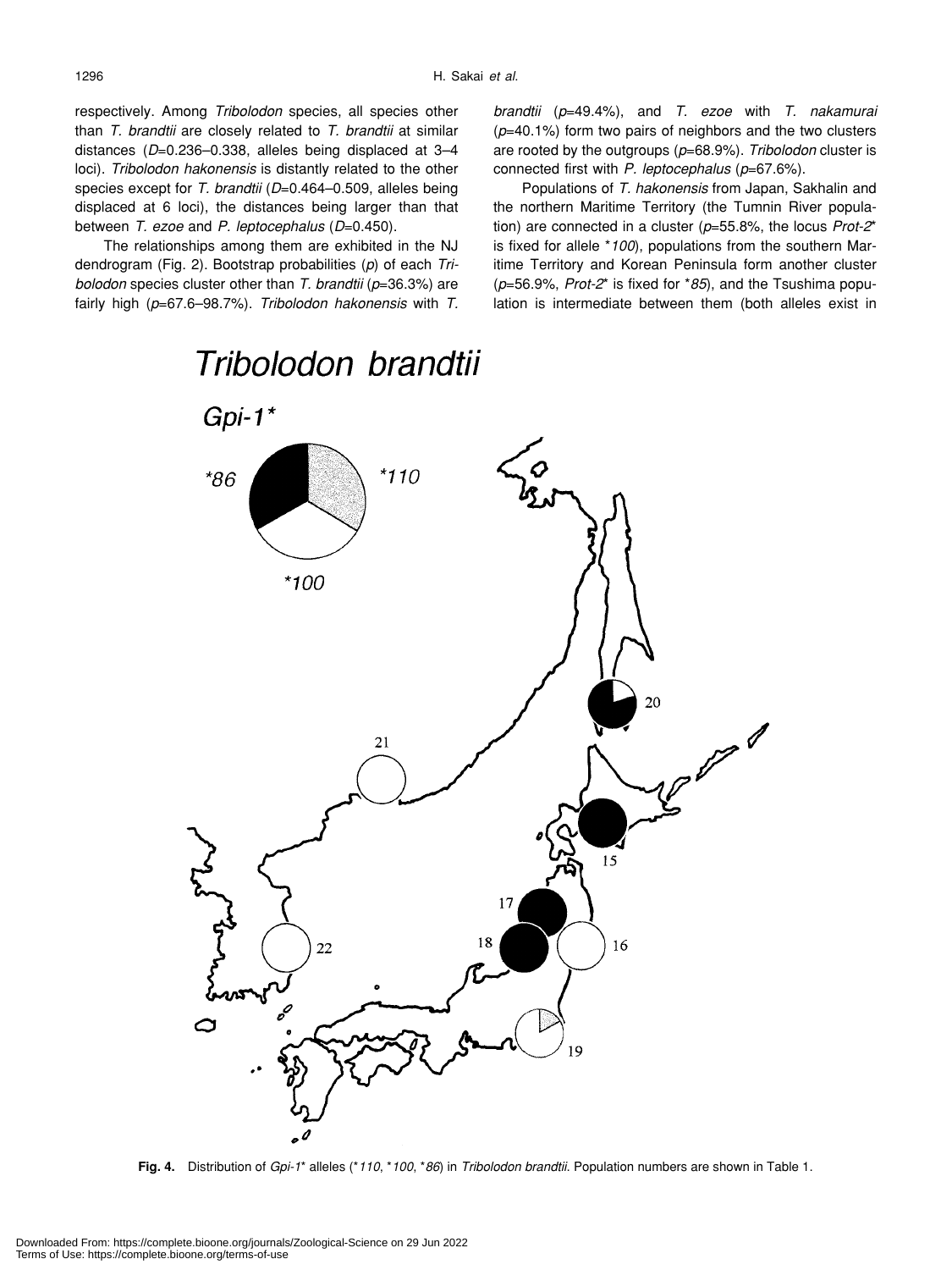*Prot-2*\*) (Figs. 2 and 3).

Hokkaido, Yamagata and Niigata populations of *T. brandtii* are fixed for the same allele \**86* at *Gpi-1*\* with *T. ezoe*, and form a cluster with the Sakhalin population, which also possesses the allele \**86* (*p*=51.5%, Figs. 2 and 4). The other populations have allele \**100* in common with *T. hakonensis* at *Gpi-1*\*, and form a cluster (*p*=31.9%, Figs. 2 and 4).

*Tribolodon ezoe* are roughly divided into two groups, Tumnin, Sakhalin and Hokkaido cluster (*p*=62.2%) and the Tohoku District populations (Fig. 2). Tohoku populations from Yamagata and Akita Prefectures are fixed or nearly fixed for the allele \*–*100* at the locus *Gpi-2*\* (Fig. 5).

*Tribolodon nakamurai* from Akita Prefecture differ slightly from the Yamagata population in having allele \**170* at the locus *Pgdh*\* (Fig. 2, Appendix).

Mean inter-generic distances, *D*=0.670 (vs. *Pseudaspius*), *D*=0.964 (vs. *Rhynchocypris*) and *D*=1.440 (vs. *Leuciscus*), are calculated to be about 3.4, 4.8 and 7.2 Myr ago by Nei's (1975), 8.4, 12.0 and 18.0 Myr ago by Nishida's (1997), or 12.9, 18.6 and 27.8 Myr ago by Doadrio and Carmona's (1998) calibrations, respectively. Mean interspecific distance among *Tribolodon* species (*D*=0.347) is



**Fig. 5.** Distribution of *Gpi-2*\* alleles (\**–30*, \**–67*, \**–100*) in *Tribolodon ezoe*. Population numbers are shown in Table 1.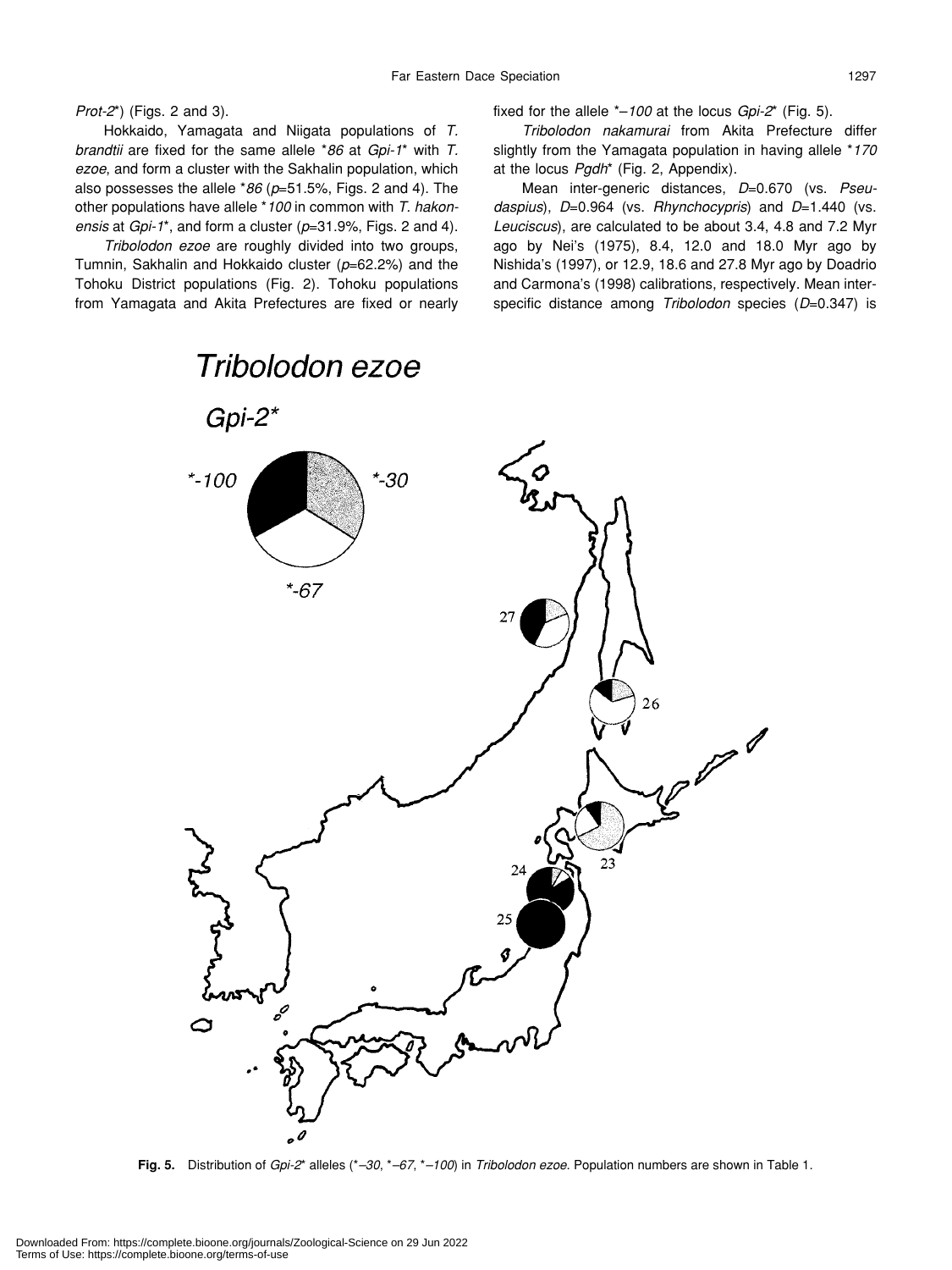about 1.7 Myr (Nei, 1975), 4.3 Myr (Nishida, 1997) or 6.7 Myr ago (Doadrio and Carmona, 1998).

#### **DISCUSSION**

#### **Inter-specific relationships**

In the resulting dendrogram (Fig. 2), *Tribolodon brandtii* is located near the center between *T. hakonensis* and the *T. ezoe*-*T. nakamurai* cluster with very short branch length. According to Sakai and Hamada (1985) and Sakai (1995), *T. hakonensis* and *T. ezoe* frequently hybridize with *T. brandtii* in Hokkaido (10–20% of wild offspring are hybrids), usually *T. brandtii* being the mother parent in these hybridization events (85%), and most of the hybrid offspring backcross also with *T. brandtii*. In such hybridization, allozyme alleles may have introgressed from *T. hakonensis* and/or *T. ezoe* to *T. brandtii*, and mtDNA introgression may be less likely than allozyme allelic introgression. For example, some *Gpi-1*\* alleles of *T. brandtii* are assumed to have introgressed from *T. hakonensis* and/or *T. ezoe* as discussed later. *Tribolodon brandtii* does not have its any own diagnostic loci, but has at least one allele in common with other species at every examined locus (Appendix). The allozyme allelic variation in *T. brandtii* may be due to the above-mentioned introgression. Such introgression may cause the genetic intermediacy of *T. brandtii* in the genus, may make the evolutionary rate of allozyme genes of *T. brandtii* slower, and may shorten the branch length of the *T. brandtii* cluster.

In the dendrogram, the outgroups are all freshwater dwellers, and *Tribolodon* is divided into two clusters, freshwater (*T. ezoe*-*T. nakamurai*) and anadromous (*T. brandtii*-*T. hakonensis*) clusters. Therefore, it seems reasonable to infer that the anadromous *Tribolodon* species had been derived from the genus founder which had the same primitive non-anadromous life history as the outgroups, the first anadromous species probably having two modes of life, anadromous and river-resident, like *T. hakonensis*.

#### **Genetic similarity between** *Tribolodon* **and** *Pseudaspius*

*Pseudaspius leptocephalus* is the nearest neighbor of *Tribolodon* in the dendrogram. Kartavtsev *et al*. (2001) have reported a similar result. Genetic distances between them, *D*=0.450–0.895 (mean 0.670), correspond to the intergeneric level applied to American cyprinids, *D*=0.11–1.35 (mean 0.73) (Buth *et al*., 1991). However, the genetic distance between *P. leptocephalus* and *T. ezoe* (*D*=0.450) is smaller than those between *T. hakonensis* and *T. ezoe* or *T. nakamurai*, fitting also into the inter-specific range determined for American cyprinid genera, *D*=0.04–0.97 (mean 0.20) (Buth *et al*., 1991). Taking the similarity of pharyngeal teeth morphology between *Tribolodon* and *Pseudaspius* (Tomoda, 1984, 1998) into consideration, it is highly probable that *Pseudaspius* is the nearest sister group of *Tribolodon*. Further analyses on morphology and DNA should be performed.

#### **Intra-specific differentiation of** *Tribolodon hakonensis*

In *Tribolodon hakonensis*, only the anadromous form was found in the Maritime Territory and Korean Peninsula before (Uchida, 1939; Gavrenkov and Ivankov, 1979; Dai *et al*., 1982; Jeon and Sakai, 1984). This presents a striking contrast with Western Japan, neighboring the Korean Peninsula, where the river-resident form prevails (Nakamura, 1969). The Samchokoship River population from southern Korea examined in the present study, however, is thought not to have been exposed to seawater based on its otolith Sr/Ca analysis (unpubl. data). The Tumnin River population from the northern Maritime Territory may also be river-resident because the collection site is located more than 100 km from the river mouth and some semi-adult fish larger than 20 cm SL were collected in non-spawning season. These may be the first records of the river-resident form of *T. hakonensis* on the continental side of its range.

The Korean river-resident population of *T. hakonensis* does not share the *Prot-2*\**100* allele with the river-resident Tumnin and Japanese populations, but does the same allele (\**85*) with the anadromous Vladivostok population (Fig. 3). This suggests that the populations from the southern Maritime Territory to Korea originated in the anadromous colonizer, being different from Sakhalin-Japan side populations (plus population from northern Maritime Territory), and the Korean river-resident population was secondarily landlocked in the southernmost range.

The Tsushima population of *T. hakonensis* has both *Prot-2*\* alleles (\**85* and \**100*), probably caused by allelic introgression between the Japanese and continental populations. No further introgression is seen beyond the Tsushima population, indicating that the secondary population contact between the two regions might have occurred recently (maybe in the last glacial epoch), and the land connection or freshwater habitat connection at that time was so restricted as to minimize introgression between the two regions even in the anadromous *T. hakonensis*. In fact, based on geological evidences, Ohshima (1991) insisted there was no land connection between Japan and Korea in the last glacial epoch.

#### **Intra-specific differentiation of** *Tribolodon brandtii*

Japanese *Tribolodon brandtii* has been divided into two types, "Maruta" type from Tokyo Bay and "Jusan-ugui" type from Aomori Prefecture, based on their mean lateral-line scale number, 83 or less (mean 80, range 76–83) for the former and 83 or more (mean 88, range 83 -95) for the latter (Nakamura, 1969). Although both live an anadromous life, the "Jusan-ugui" type is slightly less tolerant to salinity than the "Maruta" type (Nakamura, 1969). The reported lateralline scale numbers indicate that the Sendai Bay population (Iwate population in the present study) is included in the "Maruta" type (Zama, 1999), and the continental populations (Gavrenkov and Ivankov, 1979; Dai *et al*., 1982; Jeon and Sakai, 1984), Sakhalin populations (Gritsenko, 1974), Hokkaido populations (Sakai and Hamada, 1985) and Sea of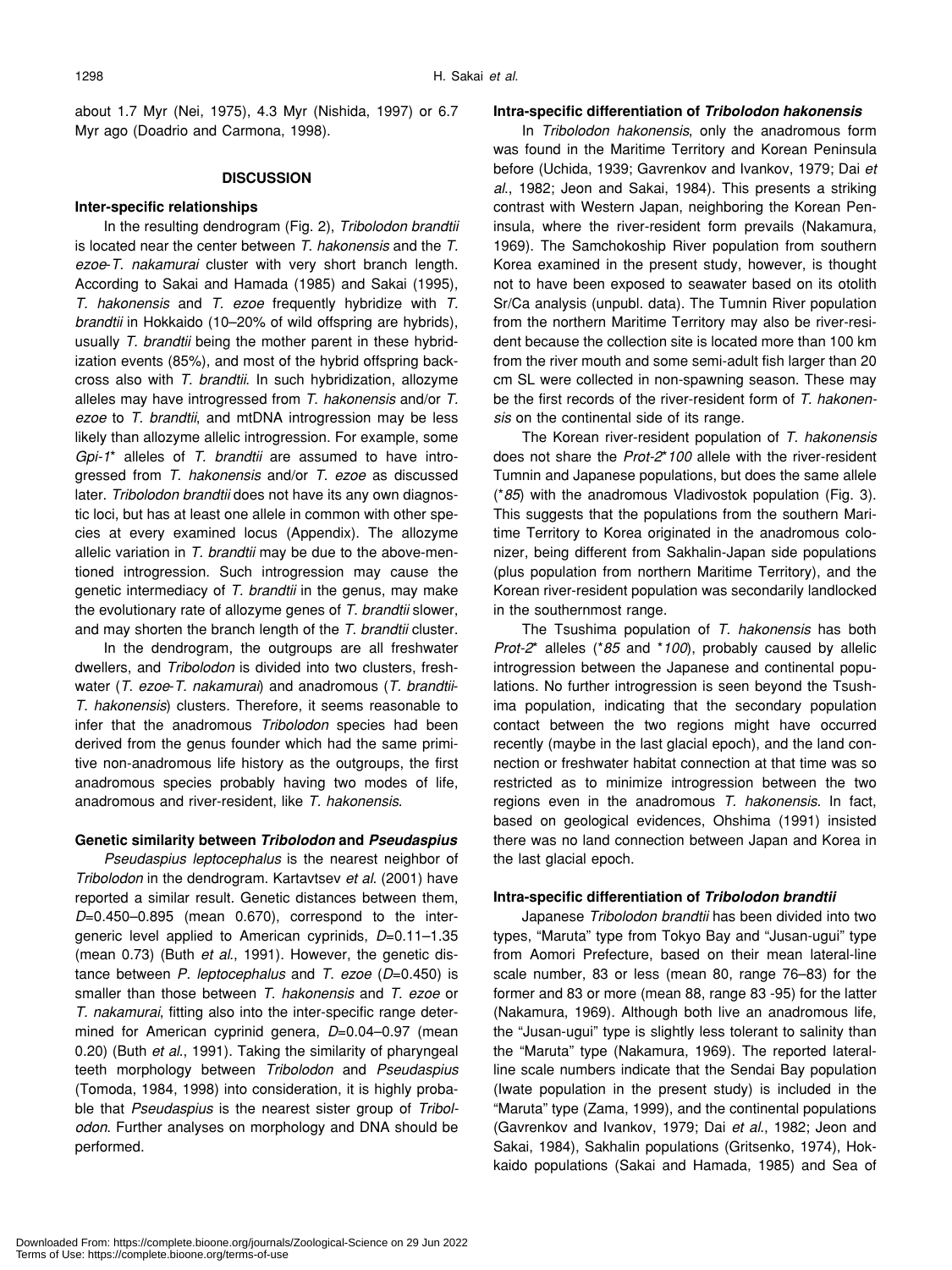Japan populations from the Tohoku District (Onodera and Honma, 1976) all fall in the "Jusan-ugui" type.

However, in the present study (Fig. 2), the continental populations ("Jusan-ugui" type) form a cluster with the Iwate and Tokyo populations ("Maruta" type), not with the Sakhalin, Hokkaido and Tohoku populations ("Jusan-ugui" type). This is due to *Gpi-1*\**100* (in common with *T. hakonensis*) and \**110* alleles (in common with *T. ezoe*) (Appendix, Fig. 4) connecting the continental, Iwate and Tokyo populations and the Sakhalin, Hokkaido and Tohoku populations into two different clusters, respectively (Fig. 2). As already mentioned, some male *T. hakonensis* and *T. ezoe* individuals hybridize with female *T. brandtii* in Hokkaido (Sakai and Hamada, 1985; Sakai, 1995). Through such hybridization events, inter-specific allelic introgression of *Gpi-1*\* between *T. brandtii* and *T. hakonensis* or *T. ezoe* might have caused the complex relationships. The fact that the Sakhalin, Hokkaido and Tohoku populations of *T. brandtii* exhibit a similar distribution range to *T. ezoe* (Figs. 4 and 5) may also support the introgression.

In any way, taking the morphological and physiological differences (Nakamura, 1969) into consideration, the "Maruta" and "Jusan-ugui" types must be two natural intraspecific entities of *T. brandtii*. Mitochondrial DNA data (Sanada *et al*., in prep.) also support the existence of these two types. The continental populations and the Sakhalin, Hokkaido and Tohoku populations probably represent two colonizers of the "Jusan-ugui" type along the continental coast and along the Sakhalin-Japan coast, respectively. The divergence of the "Maruta" and "Jusan-ugui" types would have occurred geographically between the Pacific and Seaof-Japan slopes at an earlier time than the above-mentioned "Jusan-ugui" dispersals.

## **Intra-specific differentiation of** *Tribolodon ezoe* **and** *T. nakamurai*

The two recognized groups of *Tribolodon ezoe* perhaps resulted from a loss in genetic diversity in southern populations, especially in *Gpi-2*\* (Fig. 5). Divergence of *T. nakamurai* between the Akita and Yamagata populations is unclear because only one individual represented the Akita sample.

#### **Time of** *Tribolodon* **derivation**

Lindberg (1972) and Nishimura (1974) hypothesized that *Tribolodon*, which is distributed around the Sea of Japan, originated in the middle to late Pliocene at a hypothesized freshwater lake, the Lake Sea-of-Japan, and acquired their salinity tolerance in the following epoch when sea water began to enter the Lake Sea-of-Japan. However, geological studies, such as lithologic and planktonic foraminiferal studies of piston cores, do not support the existence of such a freshwater lake in the Pliocene (Taira, 1977; Ujiie and Ichikura, 1977; Kaseno, 1989). Reliable evidence of such a freshwater lake dates back to the early Miocene or older time (*e.g*. Kaseno, 1989; Fujita, 1990; Taira, 1990). The early Miocene lake is supposed to have been a center

of cyprinid diversity (Tomoda *et al*., 1977; Nakajima, 1986, 1987), and *Tribolodon* has possibly originated there.

In the present study, the divergence time between *Tribolodon* and the outgroups are estimated as 3.4–27.8 Myr ago, but only the estimations adopting the time scale for the divergence data of *Leuciscu*s (Doadrio and Carmona, 1998), one of the outgroups used in the present study, can date back the early Miocene, 12.9 (vs. *Pseudaspius*), 18.6 (vs. *Rhynchocypris*) or 27.8 (vs. *Leuciscus*) Myr ago. Accordingly, it is hypothesized that the *Tribolodon* ancestor itself or a common ancestor of Far Eastern *Tribolodon* and Amurian *Pseudaspius* or Far Eastern *Rhynchocypris* originated in the early Miocene Sea-of-Japan Lake, after which *Tribolodon* derived and acquired salinity tolerance in the middle to late Miocene Sea of Japan, having overcome the entry of seawater.

#### **Place of** *Tribolodon* **speciation**

Adopting the cyprinid calibration (Doadrio and Carmona, 1998), the mean divergence time among *Tribolodon* species is calculated to be 6.7 (range 4.7–10.0) Myr ago, when the Paleo-Sea-of-Japan is thought to have been a semi-closed cool sea (Kaseno, 1989). Therefore, the genus might have speciated through the late Miocene to Pliocene, and intra-specific entities might have derived in the Pleistocene with repeating inter-glacial and glacial epochs. Early Pleistocene *Tribolodon* fossils from Tochigi Prefecture, Japan (Uyeno, 1967) do not contradict this hypothesis.

Although a river-resident *T. hakonensis* population is found in Korea, all of the remaining river-resident populations are distributed in the Sakhalin-Japan side of the range including the northern Maritime Territory facing to the Tatar Strait. Freshwater *T. ezoe* and *T. nakamurai* are also restricted to the same side. *Tribolodon hakonensis* from the southern Maritime Territory to Korea are inferred to have originated from the anadromous colonizer. Continental *T. brandtii* is also thought to represent a colonizer along the continental coast after the "Maruta" vs. "Jusan-ugui" divergence. All these things suggest that most of *Tribolodon* speciation events occurred on the Sakhalin-Japan side.

In focusing on the origin of the freshwater fish fauna of the Japanese Archipelago, many authors have included *Tribolodon* among so-called Siberian element (*e.g*. Aoyagi, 1957; Nishimura, 1974; Goto *et al*., 1978; Goto and Nakano, 1993). However, this designation is probably incorrect for the above-mentioned reasons as well as the fact that no *Tribolodon* species inhabit the Amur River except for anadromous *T. hakonensis* and *T. brandtii* entering the river mouth (Berg, 1948–1949).

Therefore, it might be better to call *Tribolodon* a "Sakhalin-Japan sub-element". There also exist some fish groups present on the Sakhalin-Japan side but absent from Siberia (except for the region facing to the Tatar Strait in some species), which should constitute the same sub-elements: "Itou" *Hucho perryi*, "Ezo-tomiyo" *Pugitius tymensis*, "Hana-kajika" *Cottus nozawae*, "Ezo-hana-kajika" *C.*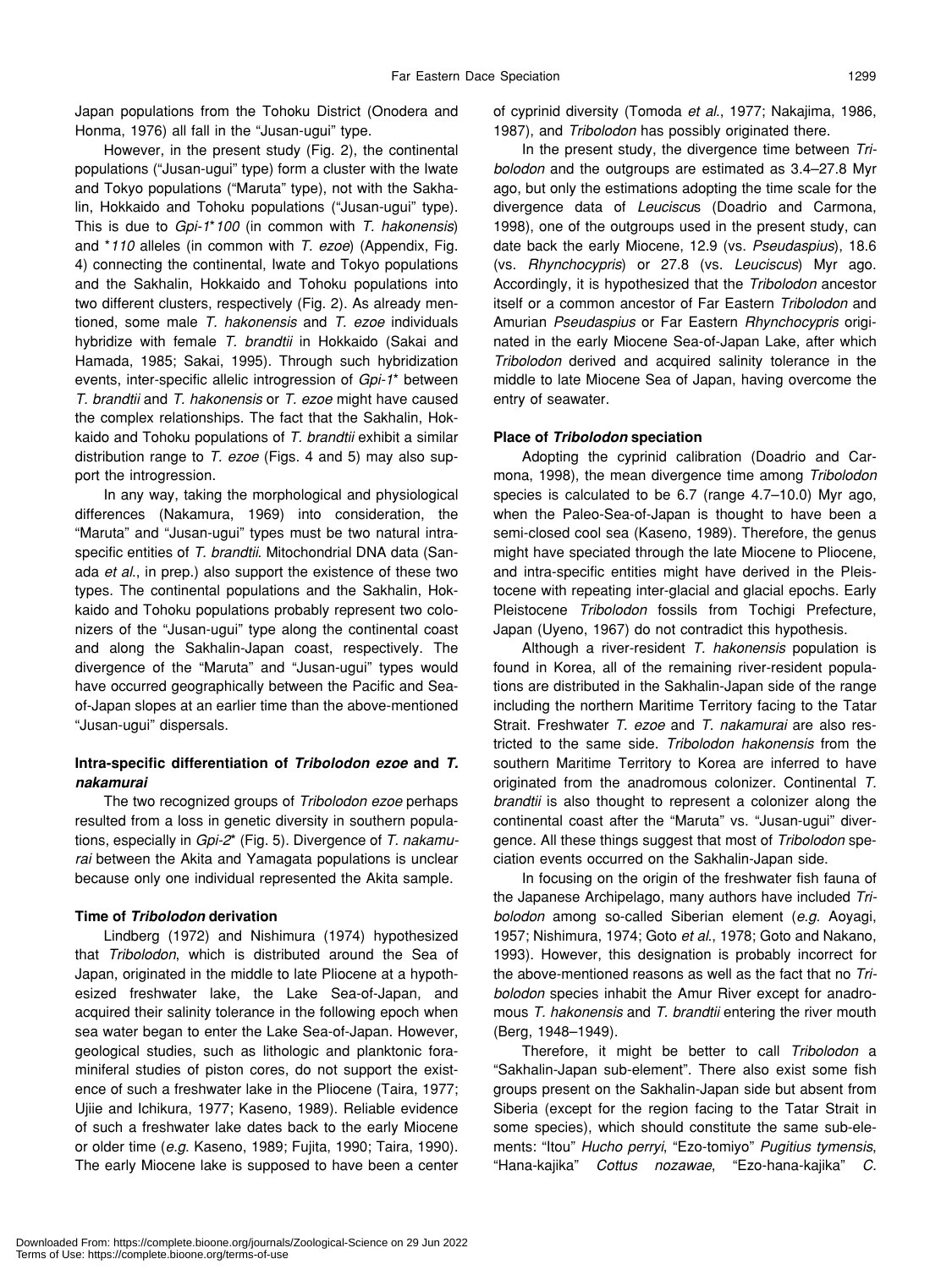*amblystomopsis*, etc. (unpubl. data).

Aoyagi (1957) and Goto *et al*. (1978) stated that "Yachiugui" *Rhynchocypris percnurus sakhalinensis*, "Fuku-dojou" *Noemacheilus barbatulus toni* and "Ezo-hotoke" *Lefua nikkonis* typify the freshwater ichthyofauna of Hokkaido. These three each have sister species or subspecies in Siberia, and represent true Siberian element. The Sakhalin-Japan sub-element proposed above would also typify northern Japan freshwater ichthyofauna with the real Siberian element.

#### **ACKNOWLEDGEMENTS**

We thank Dr. K. Watanabe, Nara Women's University, for his invaluable discussion and Dr. M. D. Ohto for English correction. The following persons helped us in collecting materials; H.-K. Byeon, K. Fujita, K. Hashimoto, Y. Hida, C. Imai, Y. Ito, H. Kato, K. Katsura, H. Kohno, H. Mizutani, M. Motegi, S. Nakano, N. Okabe, D. L. Pitruk, S. N. Safronov, H. Sato, H. Sugiura, H. Sugiyama, K. Takata, S. Takeyama, V. V. Tsuiger, Y. Yamazaki, A. Zama, and F. Zolotukhin. This study was supported in part by Grant-in-Aid for Oversea Scientific Survey No. 06041004 and 09041138 from the Ministry of Education, Science, Sports and Culture, Japan.

#### **REFERENCES**

- Aoyagi H (1957) General notes on the freshwater fishes of the Japanese Archipelago. Taishukan, Tokyo (in Japanese)
- Berg LS (1948–1949) Freshwater fishes of the USSR and Adjacent countries, Part 1-3. Izd-vo AN USSR, Moscow and Leningrad (in Russian)
- Buth DG, Dowling TE, Gold JP (1991) Molecular and cytological investigations. In "Cyprinid fishes: Systematics, biology and exploitation" Ed by IJ Winfield, JS Nelson, Chapman and Hall, London, pp 83–126
- Cavender TM, Coburn MM (1992) Phylogenetic relationships of North American Cyprinidae. In "Systematics, Historical ecology, and North American freshwater fishes" Ed by RL Mayden, Stanford University Press, Stanford, pp 293–327
- Coburn MM, Cavender TM (1992) Interrelationships of North American cyprinid fishes. In "Systematics, Historical ecology, and North American freshwater fishes" Ed by RL Mayden, Stanford University Press, Stanford, pp 328–373
- Dai D, Zhang Y, Huang H (1982) Biological studies of the Far-Eastern dace, *Leuciscus brandti* (Dybowsky), in Tumen River. Acta Zool Sinica 28: 283–292 (in Chinese with English abstract)
- Doadrio I, Carmona JA (1998) Genetic divergence in Greek populations of the genus *Leuciscus* and its evolutionary and biogeographical implications. J Fish Biol 53: 591–613
- Felsenstein J (1995) PHYLIP (Phylogeny Inference Package), version 3.57c. University of Washington, Seattle
- Fujita Y (1990) Formation of the Japanese Archipelago, new ed. Tsukiji-shokan, Tokyo (in Japanese)
- Gavrenkov YI, Ivankov VN (1979) The taxonomic status and biology of the "Pacific redfin" of the genus *Tribolodon* of the Southern Maritime Territory. J Ichthyol 19: 47–56
- Goto A, Nakanishi T, Utoh H, Hamada K (1978) A preliminary study of the freshwater fish fauna of rivers in southern Hokkaido. Bull Fac Fish Hokkaido Univ 29: 118–130 (in Japanese with English abstract)
- Goto A, Nakano S (1993) Distribution and ecology of freshwater fishes in Hokkaido. In "Biodiversity and ecology in the northernmost Japan" Ed by S Higashi, A Osawa, K Kanagawa, Hok-

kaido University Press, Sapporo, pp 113–126

- Gritsenko OF (1974) Systematics of Far Eastern rudd of the genus *Tribolodon* (-*Leuciscus brandti*) (Cyprinidae). J Ichthyol 14: 677–689
- Hanzawa N, Taniguchi N (1982) Genetic differentiation of the Japanese dace, genus *Tribolodon* from Fukushima Pref. Fish Genet Breed Sci 7: 26–30 (in Japanese)
- Kartavtsev YP, Sviridov VV, Sasaki T, Hanzawa N (2001) Genetic divergence of Far Eastern dace of *Tribolodon* genus (Pisces, Cyprinidae) and close taxa: Some insights in taxonomy and speciation. In "Evolution, genetics, ecology and biodiversity: International conference (abstracts)" Ed by AP Kryukov, YP Kartavtsev, Vladivostok-Vostok Marine Biological Station, Vladyvostok, p 12
- Kaseno Y (1989) History of the Sea of Japan. Aoki-shoten, Tokyo (in Japanese)
- Kurawaka K (1977) Cephalic lateral-line systems and geographical distribution in the genus *Tribolodon* (Cyprinidae). Jpn J Ichthyol 24: 167–175
- Lindberg GU (1972) Large-scaled fluctuation of sea level in the Quaternary Period. Izd Nauka, Leningrad (in Russian)
- Nakajima T (1986) Pliocene cyprinid pharyngeal teeth from Japan and East Asia Neogene cyprinid zoogeography. In "Indo-Pacific fish biology: Proceeding of the Second International Conference on Indo-Pacific Fishes" Ed by T Uyeno, R Arai, T. Taniguchi, K Matsuura, Ichthyological Society of Japan, Tokyo, pp 502–513
- Nakajima T (1987) The formation of ichthyo-fauna and speciation in Lake Biwa. In "The Japanese freshwater fishes: Their distribution, variations and speciations" Ed by N Mizuno, A Goto, Tokai University Press, Tokyo, pp 215–229 (in Japanese)
- Nakamura M (1969) Cyprinid fishes of Japan: Studies on the life history of cyprinid fishes of Japan. Research Institute of Natural Resources, Tokyo (in Japanese)
- Nei M (1972) Genetic distance between populations. Am Nat 106: 283–292
- Nei M (1975) Molecular population genetics and evolution. North-Holland, Amsterdam
- Nelson JS (1994) Fishes of the world, 3<sup>rd</sup> ed. Wiley, New York
- Nishida M (1997) Phylogenetic relationships and evolution of Tanganyikan cichlids: A molecular perspective. In "Fish communities in Lake Tanganyika" Ed by H Kawanabe, M Hori, N Nagoshi, Kyoto University Press, Kyoto, pp 2–23
- Nishimura S (1974) Origin of the Sea of Japan. Tsukiji-shokan, Tokyo (in Japanese)
- Ohshima K (1991) The late-Quaternary sea level change of the Japanese Islands. J Geog 100: 967–975 (in Japanese)
- Onodera T, Honma Y (1976) Racial differentiation of the Japanese dace (genus *Leuciscus*) in the northern Japan. Proc Jpn Soc Syst Zool 12: 65–77 (in Japanese with English summery)
- Saito N, Nei M (1987) The neighbor-joining method: A new method for reconstructing phylogenetic trees. Mol Biol Evol 4: 406–425
- Sakai H (1995) Life-histories and genetic divergence in three species of *Tribolodon* (Cyprinidae). Mem Fac Fish Hokkaido Univ 42: 1–98
- Sakai H, Hamada K (1985) Electrophoretic discrimination of *Tribolodon* species (Cyprinidae) and the occurrence of their hybrids. Jpn J Ichthyol 32: 216–224
- Shaklee JB, Allendorf FW, Moritz DC, Whitt GS (1990) Gene nomenclature for protein-coding loci in fish. Trans Am Fish Soc 119: 2–15
- Taira A (1977) The Messinian salinity crisis and paleo-oceanography of the Japan Sea. Mar Sci, 9: 24–28 (in Japanese with English abstract)
- Taira A (1990) Birth of the Japanese Archipelago. Iwanami-shoten, Tokyo (in Japanese)
- Tomoda Y (1984) Fauna and flora of the Lake Biwa, an approach to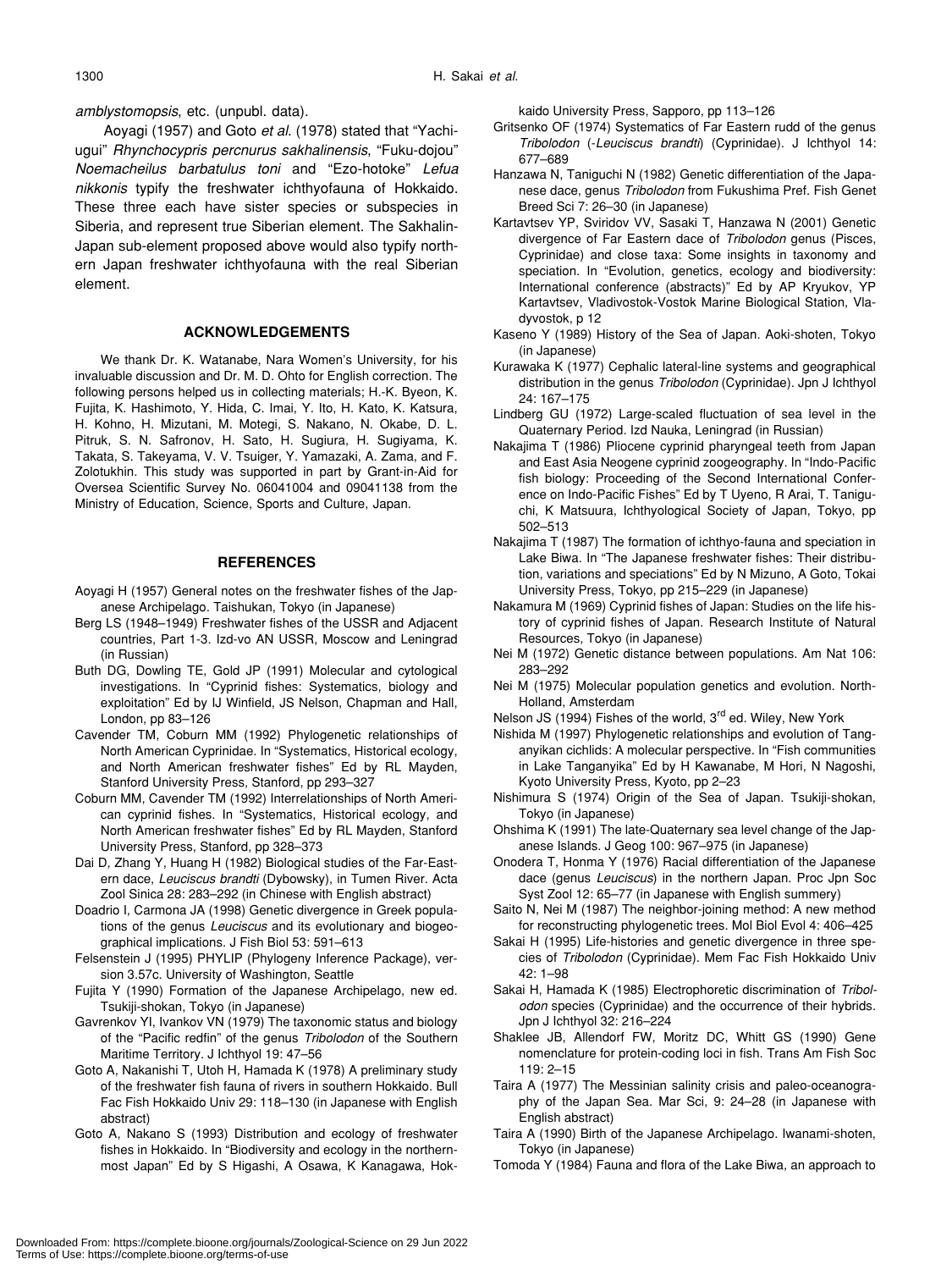the recent geohistory of the Lake Biwa. Bull Jpn Sea Res Inst Kanazawa Univ 16: 56–91 (in Japanese)

- Tomoda Y (1998) Field report of the Ussuri River and Khanka Lake. Aqua Life, 227: 74–85 (in Japanese)
- Tomoda Y, Kodera H, Nakajima T, Yasuno T (1977) Fossil freshwater fishes from Japan. Mem Geol Soc Jpn 14: 221–243 (in Japanese with English abstract)
- Uchida K (1939) The fishes of Tyosen (Korea). Part I. Nematognathi, Eventognathi. Bull Fish Exp St Govern-Gen Tyosen 6: 1– 458 (in Japanese)
- Ujiie H, Ichikura M (1977) Quaternary environment of the Sea of Japan. Mar Sci, 9: 28–34 (in Japanese with English abstract)
- Uyeno T (1967) Pleiocene cyprinid fish from Tochigi Prefecture, Japan. Misc Rep Res Inst Nat Res 69: 131–134 (in Japanese with English summary)
- Zama A (1999) Ecological study on the fishes found in Mangokuura, Miyagi Prefecture. Personal publication, Suzuki Printing Office, Ishinomaki (in Japanese with English summary)

(Received June 27, 2002 / Accepted August 31, 2002)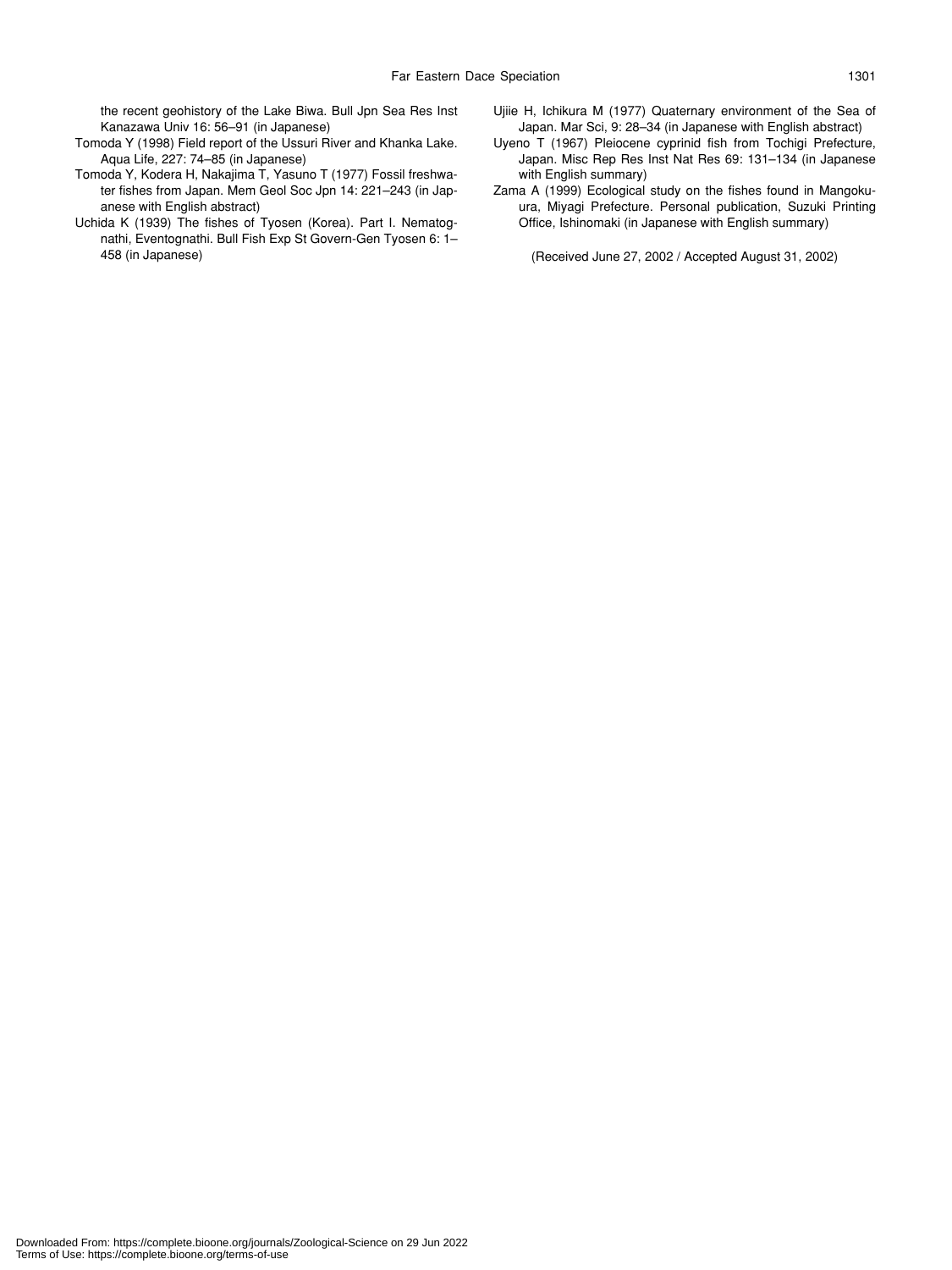**Appendix** Allele frequencies at 22 loci in 29 *Tribolodon* populations, and *Pseudaspius leptocephalus* (*P. l*.), *Rynchocypris lagowskii* (*R. l.*), and *Leuciscus waleckii* (*L. w*.) populations

|                      |                        | T. hakonensis            |                          |                          |                          |                          |                          |                          |                          |                          |                          |                          |                | T. brandtii              |                                                      |                                               |                          |
|----------------------|------------------------|--------------------------|--------------------------|--------------------------|--------------------------|--------------------------|--------------------------|--------------------------|--------------------------|--------------------------|--------------------------|--------------------------|----------------|--------------------------|------------------------------------------------------|-----------------------------------------------|--------------------------|
| Locus                | Allele                 | $\mathbf{1}$             | $\overline{c}$           | 3                        | 4                        | 5                        | 6                        | 7                        | 8                        | 9                        | 10                       | 11                       | 12             | 13                       | 14                                                   | 15                                            | 16                       |
| $Aat-1$ <sup>*</sup> | $*140$                 | 0.015                    | $\qquad \qquad -$        | $\overline{\phantom{0}}$ | $\overline{\phantom{0}}$ | $\overline{\phantom{0}}$ | L.                       |                          | $\overline{\phantom{0}}$ | $\overline{\phantom{0}}$ | $\equiv$                 | $\overline{\phantom{0}}$ | $\equiv$       | $\overline{\phantom{0}}$ | $\equiv$                                             | $\overline{\phantom{0}}$                      | $\equiv$                 |
|                      | * 105                  |                          |                          |                          |                          |                          |                          |                          |                          |                          |                          |                          |                |                          |                                                      |                                               |                          |
|                      | * 100                  | 0.985                    | 1.000                    | 1.000                    | 1.000                    | 1.000                    | 1.000                    | 1.000                    | 1.000                    | 1.000                    | 1.000                    | 1.000                    | 1.000          | 1.000                    | 1.000                                                | 1.000                                         | 1.000                    |
|                      | *90                    |                          |                          |                          |                          |                          |                          |                          |                          |                          |                          |                          |                |                          |                                                      | $\overline{\phantom{0}}$                      |                          |
| $Aat-2^*$            | $* - 80$               |                          |                          |                          |                          |                          |                          |                          |                          |                          |                          |                          |                |                          |                                                      | -                                             |                          |
|                      | $* -85$<br>$* -90$     |                          |                          |                          |                          |                          |                          |                          |                          |                          |                          |                          |                |                          |                                                      | 1.000                                         | 0.875                    |
|                      | $* - 100$              | 1.000                    | 1.000                    | 1.000                    | 1.000                    | 1.000                    | 1.000                    | 1.000                    | 1.000                    | 1.000                    | 1.000                    | 1.000                    | 1.000          | 1.000                    | 1.000                                                | $\overline{\phantom{0}}$                      | 0.125                    |
| Adh*                 | * 158                  |                          |                          |                          |                          |                          |                          | ÷,                       | 0.794                    | $\overline{\phantom{0}}$ |                          |                          |                |                          | —                                                    | $\overline{\phantom{0}}$                      |                          |
|                      | * 100                  | 1.000                    | 1.000                    | 1.000                    | 1.000                    | 1.000                    | 1.000                    | 1.000                    | 0.206                    | 1.000                    | 1.000                    | 1.000                    | 1.000          | 0.988                    | 0.938                                                | 1.000                                         | 1.000                    |
|                      | *62                    |                          |                          |                          |                          |                          |                          |                          |                          |                          |                          |                          |                | 0.012                    | 0.062                                                | $\overline{\phantom{0}}$                      |                          |
|                      | *54                    |                          |                          |                          |                          | $\overline{\phantom{0}}$ | -                        | -                        | -                        |                          |                          |                          |                | -                        | -                                                    | $\overline{\phantom{0}}$                      |                          |
| Fh*                  | * 100                  | 1.000                    | 1.000                    | 1.000                    | 1.000                    | 1.000                    | 1.000                    | 1.000                    | 1.000                    | 1.000                    | 1.000                    | 1.000                    | 1.000          | 1.000                    | 1.000                                                | 1.000                                         | 1.000                    |
|                      | *82                    |                          |                          |                          |                          |                          |                          |                          |                          |                          |                          |                          |                |                          |                                                      |                                               |                          |
| G3pdh*               | *–40                   | 0.030                    |                          |                          |                          |                          |                          |                          |                          |                          |                          |                          |                |                          |                                                      | -                                             |                          |
|                      | $*-70$<br>$* - 94$     |                          |                          |                          |                          |                          |                          |                          |                          |                          |                          |                          |                |                          |                                                      | $\overline{\phantom{0}}$                      |                          |
|                      | $* - 100$              | 0.970                    | 1.000                    | 1.000                    | 1.000                    | 1.000                    | 0.985                    | 1.000                    | 0.353                    | 0.909                    | 0.983                    | 1.000                    | 1.000          | 0.963                    | 0.708                                                | ÷<br>1.000                                    | 1.000                    |
|                      | *–130                  |                          |                          |                          |                          |                          | 0.015                    | L,                       | 0.647                    | 0.091                    | 0.017                    | Ē,                       |                | 0.037                    | 0.292                                                | $\overline{\phantom{0}}$                      |                          |
| Gpi-1*               | *110                   |                          |                          |                          |                          |                          |                          |                          |                          |                          |                          |                          |                |                          |                                                      |                                               |                          |
|                      | * 100                  | 1.000                    | 1.000                    | 1.000                    | 1.000                    | 1.000                    | 0.985                    | 1.000                    | 1.000                    | 1.000                    | 0.217                    | 1.000                    | 1.000          | 1.000                    | 1.000                                                | $\overline{\phantom{0}}$                      | 1.000                    |
|                      | *92                    |                          |                          |                          |                          |                          |                          |                          |                          |                          |                          |                          |                |                          |                                                      |                                               |                          |
|                      | *86                    |                          |                          |                          |                          |                          | 0.015                    |                          |                          |                          | 0.783                    |                          |                |                          |                                                      | 1.000                                         |                          |
|                      | * 72                   |                          |                          |                          |                          |                          |                          |                          |                          |                          |                          |                          |                |                          |                                                      |                                               |                          |
| Gpi-2*               | *25                    |                          |                          |                          |                          |                          |                          |                          |                          |                          |                          |                          |                |                          |                                                      |                                               |                          |
|                      | $^*$ -10               |                          |                          |                          |                          |                          |                          |                          |                          |                          |                          |                          |                |                          |                                                      |                                               |                          |
|                      | $* - 30$<br>*–67       | $\equiv$                 | 0.213                    |                          | 0.250                    | 0.375                    | 0.288                    | ÷,                       |                          | 0.068                    | L.                       | 0.268                    |                | 0.061                    | $\overline{\phantom{0}}$<br>$\overline{\phantom{0}}$ |                                               |                          |
|                      | $* - 100$              | 0.288<br>0.712           | 0.787                    | 0.045<br>0.955           | 0.750                    | 0.625                    | 0.712                    | 1.000                    | 0.147<br>0.853           | 0.932                    | 1.000                    | 0.732                    | 0.056<br>0.944 | 0.939                    | 1.000                                                | 0.015<br>0.882                                | 1.000                    |
|                      | *–120                  |                          |                          |                          |                          |                          |                          |                          |                          |                          |                          |                          |                |                          | ▃                                                    | 0.103                                         |                          |
| lddh*                | *–100                  | 1.000                    | 1.000                    | 1.000                    | 1.000                    | 1.000                    | 1.000                    | 1.000                    | 1.000                    | 1.000                    | 1.000                    | 1.000                    | 1.000          | 1.000                    | 1.000                                                | 1.000                                         | 1.000                    |
|                      | $* - 1830$             |                          |                          |                          |                          |                          |                          |                          |                          |                          |                          |                          |                |                          |                                                      |                                               |                          |
|                      | *–2840                 | $\qquad \qquad -$        |                          |                          |                          |                          |                          |                          |                          |                          |                          |                          |                |                          |                                                      | ۳                                             |                          |
| ldhp-2*              | *115                   |                          |                          |                          |                          |                          |                          |                          |                          |                          |                          |                          |                |                          |                                                      | $\overline{\phantom{0}}$                      |                          |
|                      | * 100                  | 0.985                    | 0.962                    | 1.000                    | 1.000                    | 1.000                    | 1.000                    | 1.000                    | 1.000                    | 1.000                    | 1.000                    | 1.000                    | 1.000          | 1.000                    | 1.000                                                | 1.000                                         | 1.000                    |
|                      | *82                    |                          |                          |                          |                          |                          |                          |                          |                          |                          |                          |                          |                |                          | $\overline{\phantom{0}}$                             | $\overline{\phantom{0}}$                      |                          |
| $Idhp-3*$<br>Ldh-1*  | *53                    | 0.015                    | 0.038                    | L,                       | $\overline{\phantom{0}}$ | $\overline{\phantom{0}}$ | $\overline{\phantom{0}}$ | ▃                        | $\overline{\phantom{0}}$ | $\overline{\phantom{0}}$ | $\overline{\phantom{0}}$ | $\overline{\phantom{0}}$ | -              | -                        | -                                                    | $\qquad \qquad -$                             |                          |
|                      | * 100<br>*113          | 1.000                    | 1.000                    | 1.000                    | 1.000                    | 1.000                    | 1.000                    | 1.000                    | 1.000                    | 1.000                    | 1.000                    | 1.000                    | 1.000          | 1.000                    | 1.000                                                | 1.000                                         | 1.000                    |
|                      | * 100                  | 0.985                    | 1.000                    | 1.000                    | 1.000                    | 1.000                    | 1.000                    | 1.000                    | 1.000                    | 1.000                    | 1.000                    | 1.000                    | 1.000          | 1.000                    | 1.000                                                | 1.000                                         | 1.000                    |
|                      | *65                    |                          |                          |                          |                          |                          |                          |                          |                          |                          |                          |                          |                |                          |                                                      |                                               |                          |
|                      | *54                    | 0.015                    |                          |                          |                          |                          |                          |                          |                          |                          |                          |                          |                |                          |                                                      |                                               |                          |
| Ldh-2*               | *60                    |                          |                          |                          |                          |                          |                          |                          |                          |                          |                          |                          |                |                          |                                                      |                                               |                          |
|                      | $^*$ –43               |                          |                          |                          |                          |                          |                          |                          |                          |                          |                          |                          |                |                          |                                                      |                                               |                          |
|                      | $* - 80$               |                          |                          |                          |                          |                          |                          |                          |                          |                          |                          |                          |                |                          |                                                      | $\overline{\phantom{0}}$                      |                          |
|                      | $* - 100$<br>$* - 100$ | 1.000<br>1.000           | 1.000<br>1.000           | 1.000                    | 1.000<br>1.000           | 1.000<br>1.000           | 1.000                    | 1.000                    | 1.000                    | 1.000                    | 1.000                    | 1.000<br>1.000           | 1.000<br>1.000 | 1.000<br>1.000           | 1.000                                                | 1.000<br>$\overline{\phantom{0}}$             | 1.000                    |
| $Ldh-3^*$            | $* - 155$              | $\overline{\phantom{0}}$ |                          | 1.000                    |                          |                          | 1.000                    | 1.000                    | 1.000                    | 1.000                    | 1.000                    |                          |                |                          | 1.000<br>—                                           | 1.000                                         | 1.000                    |
|                      | *–190                  | $\overline{\phantom{0}}$ |                          |                          |                          |                          |                          |                          | $\overline{\phantom{0}}$ |                          |                          |                          |                |                          |                                                      |                                               |                          |
| $Mdh-1^*$            | * 100                  | 1.000                    | 1.000                    | 1.000                    | 1.000                    | 1.000                    | 1.000                    | 1.000                    | 1.000                    | 1.000                    | 1.000                    | 1.000                    | 1.000          | 1.000                    | 1.000                                                | 1.000                                         | 1.000                    |
| Mdh-2*               | * 100                  | 1.000                    | 1.000                    | 1.000                    | 1.000                    | 1.000                    | 0.958                    | 1.000                    | 1.000                    | 1.000                    | 1.000                    | 1.000                    | 1.000          | 1.000                    | 1.000                                                | 1.000                                         | 1.000                    |
|                      | *64                    |                          |                          |                          |                          |                          |                          |                          |                          |                          |                          |                          |                |                          |                                                      |                                               |                          |
|                      | *9                     |                          |                          |                          |                          |                          | 0.042                    | Ē,                       | $\overline{\phantom{0}}$ |                          |                          |                          |                |                          |                                                      | $\overline{\phantom{0}}$                      |                          |
| $Mdh-3^*$            | *–100                  | 1.000                    | 1.000                    | 1.000                    | 1.000                    | 1.000                    | 1.000                    | 1.000                    | 1.000                    | 1.000                    | 1.000                    | 1.000                    | 1.000          | 1.000                    | 1.000                                                | 1.000                                         | 1.000                    |
|                      | *–153                  |                          |                          |                          |                          |                          |                          |                          |                          |                          |                          |                          |                |                          |                                                      |                                               | $\overline{\phantom{0}}$ |
| Pgdh*                | * 170                  | $\overline{\phantom{0}}$ |                          |                          |                          |                          |                          | $\overline{\phantom{0}}$ | 0.588                    | $\overline{\phantom{0}}$ |                          |                          |                |                          |                                                      | $\overline{\phantom{0}}$                      |                          |
|                      | * 100<br>* 73          | 1.000                    | 1.000                    | 1.000                    | 1.000                    | 1.000                    | 1.000                    | 1.000                    | 0.412                    | 1.000                    | 1.000                    | 1.000                    | 1.000          | 1.000                    | 1.000                                                | 0.926                                         | 0.875                    |
|                      | *53                    | $\qquad \qquad$          |                          |                          |                          |                          |                          |                          |                          |                          |                          |                          |                | -                        | $\overline{\phantom{0}}$                             | 0.074                                         | 0.125                    |
| Pgm*                 | *114                   |                          |                          |                          |                          |                          |                          |                          |                          |                          |                          |                          |                |                          | -                                                    |                                               |                          |
|                      | * 107                  |                          |                          |                          |                          |                          |                          |                          |                          |                          |                          |                          |                |                          | —                                                    | 1.000                                         | 1.000                    |
|                      | * 100                  | 1.000                    | 1.000                    | 1.000                    | 1.000                    | 1.000                    | 1.000                    | 1.000                    | 1.000                    | 1.000                    | 1.000                    | 1.000                    | 1.000          | 0.976                    | 0.792                                                | -                                             |                          |
|                      | *90                    |                          |                          |                          |                          |                          |                          |                          |                          |                          |                          |                          |                | 0.024                    | 0.208                                                | $\qquad \qquad -$                             |                          |
| Soď                  | *205                   | $\qquad \qquad -$        |                          |                          |                          |                          |                          |                          |                          |                          |                          |                          |                |                          | -                                                    | $\qquad \qquad$                               | -                        |
|                      | * 105                  |                          |                          |                          |                          |                          |                          |                          |                          |                          |                          |                          |                |                          | $\overline{\phantom{0}}$                             | $\overline{\phantom{0}}$                      |                          |
|                      | * 100                  | 0.955                    | 0.775                    | 0.864                    | 0.900                    | 1.000                    | 0.864                    | 1.000                    | 0.442                    | 1.000                    | 1.000                    | 1.000                    | 1.000          | 1.000                    | 1.000                                                | 1.000                                         | 1.000                    |
|                      | $* - 30$<br>*–67       | 0.045                    | 0.225                    | 0.136                    | 0.100                    | $\overline{\phantom{0}}$ | 0.136                    | $\qquad \qquad -$        | 0.558                    |                          |                          |                          |                |                          | -<br>-                                               | $\overline{\phantom{0}}$<br>$\qquad \qquad -$ |                          |
| Prot-2*              | * 130                  |                          |                          |                          |                          |                          |                          |                          |                          |                          |                          |                          |                |                          |                                                      |                                               |                          |
|                      | *117                   |                          |                          |                          |                          |                          |                          |                          |                          |                          |                          |                          |                |                          | -                                                    | 1.000                                         | 1.000                    |
|                      | $*100$                 | 1.000                    | 1.000                    | 1.000                    | 1.000                    | 1.000                    | 1.000                    | 1.000                    | 1.000                    | 1.000                    | 0.467                    | 1.000                    | 1.000          | -                        | $\overline{\phantom{0}}$                             | $\overline{\phantom{0}}$                      |                          |
|                      | *85                    |                          |                          |                          |                          |                          |                          |                          |                          |                          | 0.533                    |                          |                | 1.000                    | 1.000                                                | $\qquad \qquad -$                             | $\overline{\phantom{0}}$ |
| $Prot-3^*$           | *330                   |                          |                          |                          |                          |                          |                          |                          |                          |                          |                          |                          |                |                          |                                                      | $\overline{\phantom{0}}$                      |                          |
|                      | *325                   |                          |                          |                          |                          |                          |                          |                          |                          |                          |                          |                          |                |                          | L,                                                   | $\overline{\phantom{0}}$                      |                          |
|                      | * 100                  | 1.000                    | 1.000                    | 1.000                    | 1.000                    | 1.000                    | 1.000                    | 1.000                    | 1.000                    | 1.000                    | 1.000                    | 1.000                    | 1.000          | 1.000                    | 1.000                                                | 1.000                                         | 1.000                    |
| Xdh*                 | * 105<br>* 100         | 1.000                    | 1.000                    | 1.000                    | 1.000                    | 1.000                    | 1.000                    | 1.000                    | 1.000                    | 1.000                    | 1.000                    | 1.000                    | 1.000          | 1.000                    | 1.000                                                | 1.000                                         | 1.000                    |
|                      | *95                    | $\qquad \qquad -$        | $\overline{\phantom{m}}$ | -                        | -                        | $\overline{\phantom{0}}$ | $\qquad \qquad -$        | -                        | -                        | -                        | $\qquad \qquad -$        | $\overline{\phantom{m}}$ | -              | $\qquad \qquad -$        | -                                                    | -                                             | $\qquad \qquad -$        |
|                      |                        |                          |                          |                          |                          |                          |                          |                          |                          |                          |                          |                          |                |                          |                                                      |                                               |                          |